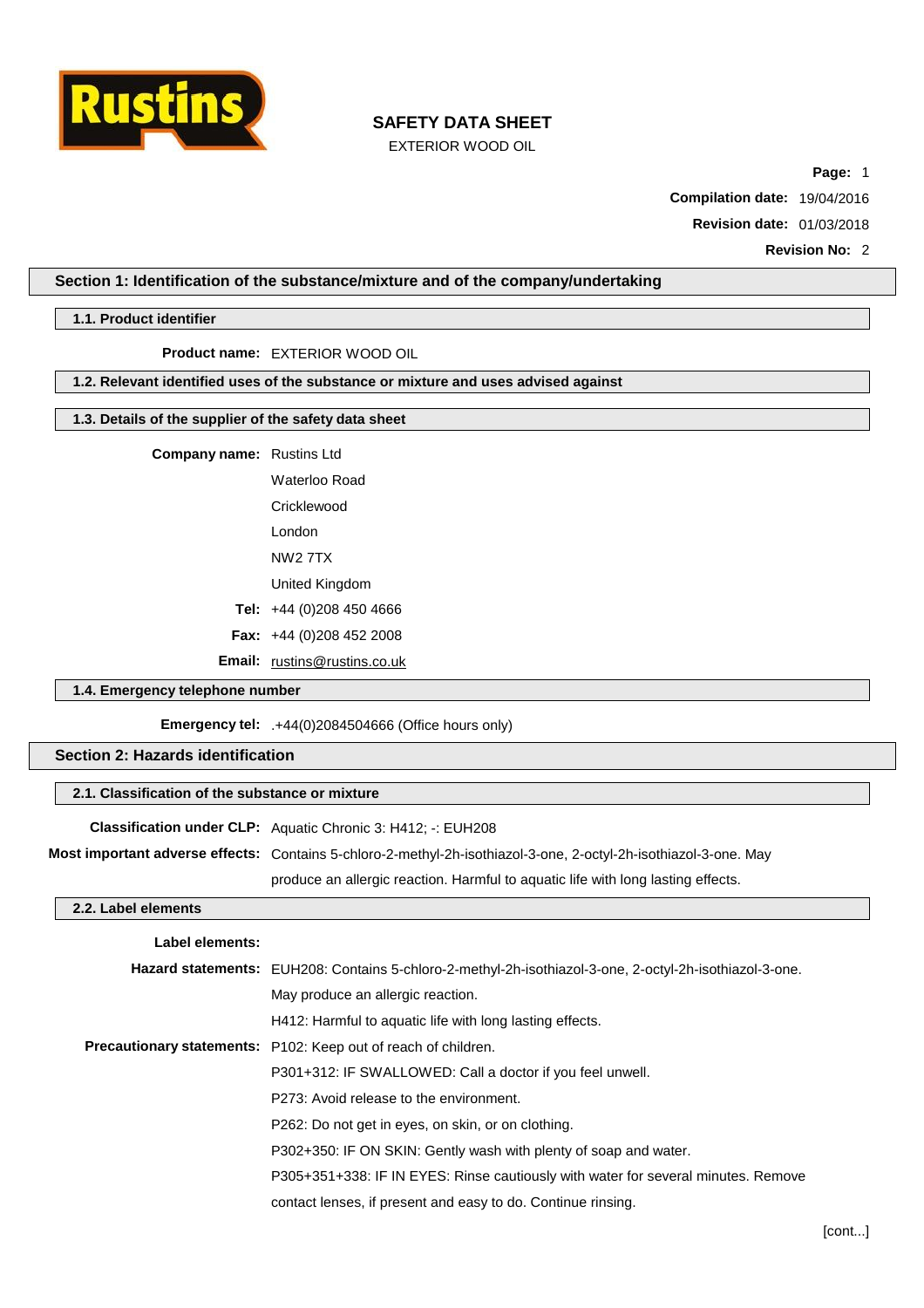### EXTERIOR WOOD OIL

### **2.3. Other hazards**

**PBT:** This product is not identified as a PBT/vPvB substance.

### **Section 3: Composition/information on ingredients**

#### **3.2. Mixtures**

#### **Hazardous ingredients:**

5-CHLORO-2-METHYL-2H-ISOTHIAZOL-3-ONE

| <b>EINECS</b> | CAS        | PBT / WEL | <b>CLP Classification</b>                  | Percent   |
|---------------|------------|-----------|--------------------------------------------|-----------|
|               | 55965-84-9 | -         | Skin Corr. 1B: H314; Skin Sens. 1:<br>H317 | $0.200\%$ |

BYK- 420

|  | Skin Irrit. 2: H315; Eye Irrit. 2: H319;      | 200% |
|--|-----------------------------------------------|------|
|  | <sup>1</sup> Repr. 1B: H360D; STOT SE 3: H335 |      |

## **Section 4: First aid measures**

**4.1. Description of first aid measures**

**Skin contact:** Wash immediately with plenty of soap and water.

**Eye contact:** Bathe the eye with running water for 15 minutes. Consult a doctor.

**Ingestion:** Do not induce vomiting. Wash out mouth with water. Consult a doctor.

**Inhalation:** Not applicable.

### **4.2. Most important symptoms and effects, both acute and delayed**

**Skin contact:** There may be mild irritation at the site of contact.

**Eye contact:** There may be irritation and redness.

**Ingestion:** No data available.

**Inhalation:** No symptoms.

**Delayed / immediate effects:** Immediate effects can be expected after short-term exposure.

**4.3. Indication of any immediate medical attention and special treatment needed**

### **Section 5: Fire-fighting measures**

**5.1. Extinguishing media**

**Extinguishing media:** Water spray. Carbon dioxide. Alcohol resistant foam.

### **5.2. Special hazards arising from the substance or mixture**

**Exposure hazards:** In combustion emits toxic fumes of carbon dioxide / carbon monoxide.

## **5.3. Advice for fire-fighters**

**Advice for fire-fighters:** Wear protective clothing to prevent contact with skin and eyes.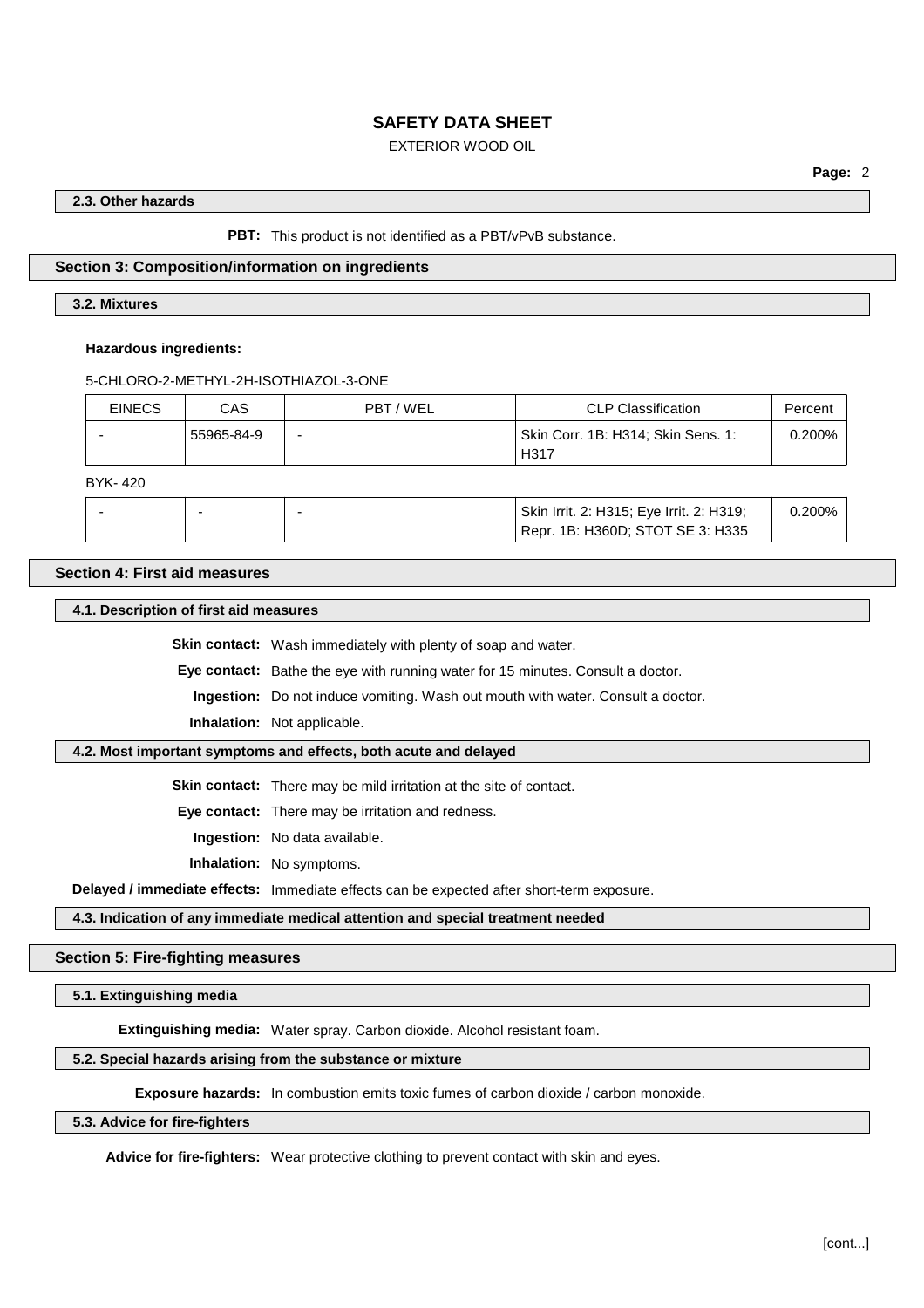### EXTERIOR WOOD OIL

### **Section 6: Accidental release measures**

### **6.1. Personal precautions, protective equipment and emergency procedures**

**Personal precautions:** Refer to section 8 of SDS for personal protection details.

#### **6.2. Environmental precautions**

**Environmental precautions:** Do not discharge into drains or rivers.

### **6.3. Methods and material for containment and cleaning up**

**Clean-up procedures:** Absorb into dry earth or sand. Transfer to a suitable container.

#### **6.4. Reference to other sections**

### **Section 7: Handling and storage**

#### **7.1. Precautions for safe handling**

**Handling requirements:** Avoid direct contact with the substance.

### **7.2. Conditions for safe storage, including any incompatibilities**

**Storage conditions:** Store in a cool, well ventilated area. Keep away from direct sunlight.

**Suitable packaging:** Must only be kept in original packaging.

**7.3. Specific end use(s)**

#### **Section 8: Exposure controls/personal protection**

**8.1. Control parameters**

**Workplace exposure limits:** No data available.

**DNEL/PNEC Values**

**DNEL / PNEC** No data available.

**8.2. Exposure controls**

**Engineering measures:** Ensure there is sufficient ventilation of the area.

**Respiratory protection:** Respiratory protection not required.

**Hand protection:** Protective gloves.

**Eye protection:** Safety glasses.

**Skin protection:** Protective clothing.

# **Section 9: Physical and chemical properties**

#### **9.1. Information on basic physical and chemical properties**

**State:** Liquid

**Colour:** Off-white

**Odour:** Barely perceptible odour

**Evaporation rate:** No data available.

**Oxidising:** No data available.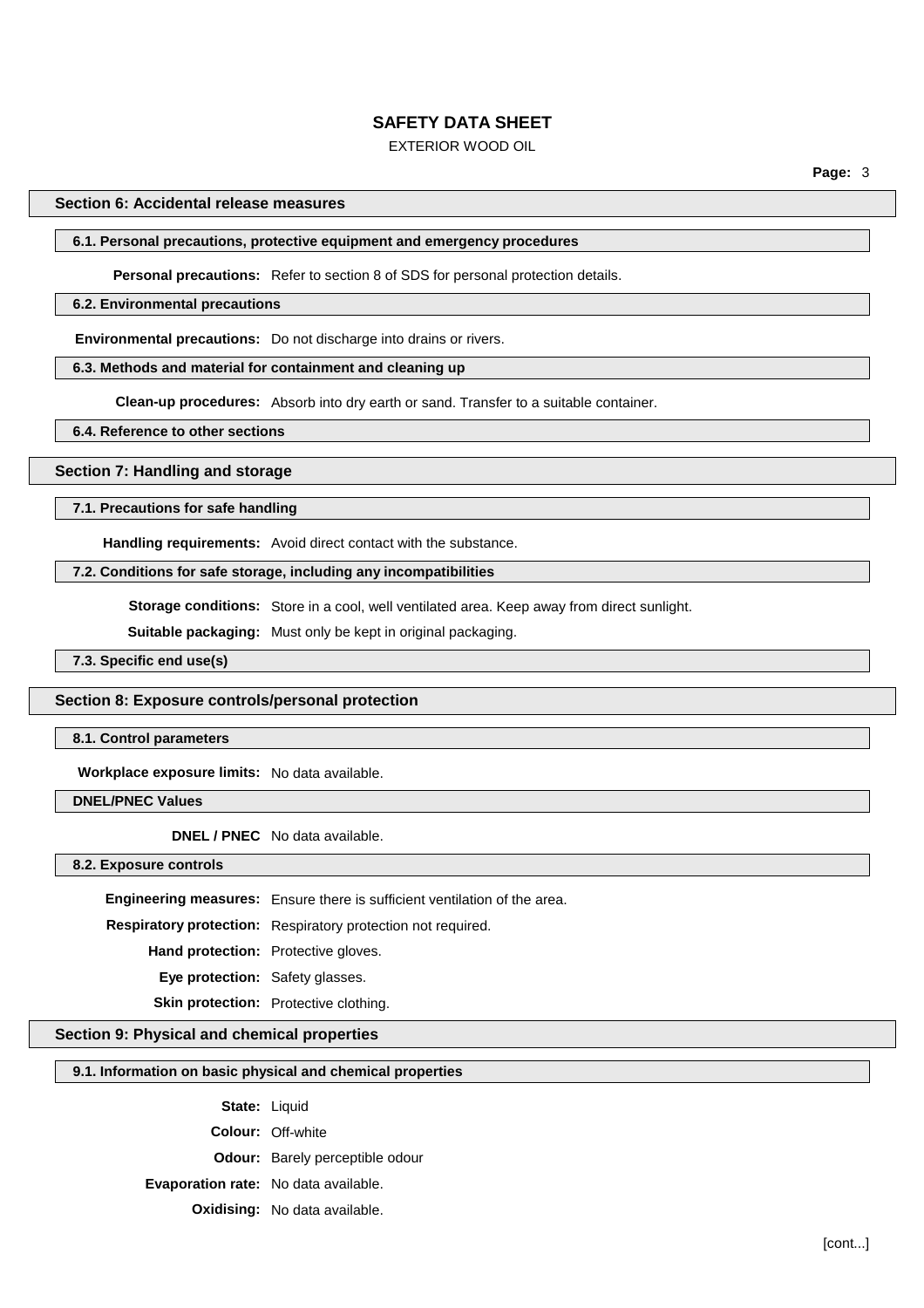### EXTERIOR WOOD OIL

| <b>Solubility in water: Soluble</b>                     |                                                   |                                  |
|---------------------------------------------------------|---------------------------------------------------|----------------------------------|
| <b>Viscosity: Oily</b>                                  |                                                   |                                  |
| <b>Boiling point/range °C:</b> No data available.       | <b>Melting point/range °C:</b> No data available. |                                  |
| <b>Flammability limits %: lower:</b> No data available. |                                                   | <b>upper:</b> No data available. |
| <b>Flash point °C:</b> $>93$                            | Part.coeff. n-octanol/water: No data available.   |                                  |
| Autoflammability <sup>°</sup> C: No data available.     | Vapour pressure: No data available.               |                                  |
| <b>Relative density: 1.0</b>                            |                                                   | <b>pH:</b> No data available.    |
|                                                         | <b>VOC g/l:</b> No data available.                |                                  |

**9.2. Other information**

**Other information:** No data available.

# **Section 10: Stability and reactivity**

**10.1. Reactivity**

**Reactivity:** Stable under recommended transport or storage conditions.

**10.2. Chemical stability**

**Chemical stability:** Stable under normal conditions.

# **10.3. Possibility of hazardous reactions**

**Hazardous reactions:** Hazardous reactions will not occur under normal transport or storage conditions.

#### **10.4. Conditions to avoid**

**Conditions to avoid:** Direct sunlight. Heat.

**10.5. Incompatible materials**

**Materials to avoid:** Strong oxidising agents. Strong reducing agents.

### **10.6. Hazardous decomposition products**

**Section 11: Toxicological information**

#### **11.1. Information on toxicological effects**

**Toxicity values:** No data available.

### **Symptoms / routes of exposure**

**Skin contact:** There may be mild irritation at the site of contact.

**Eye contact:** There may be irritation and redness.

**Ingestion:** No data available.

**Inhalation:** No symptoms.

**Delayed / immediate effects:** Immediate effects can be expected after short-term exposure.

### **Section 12: Ecological information**

**Page:** 4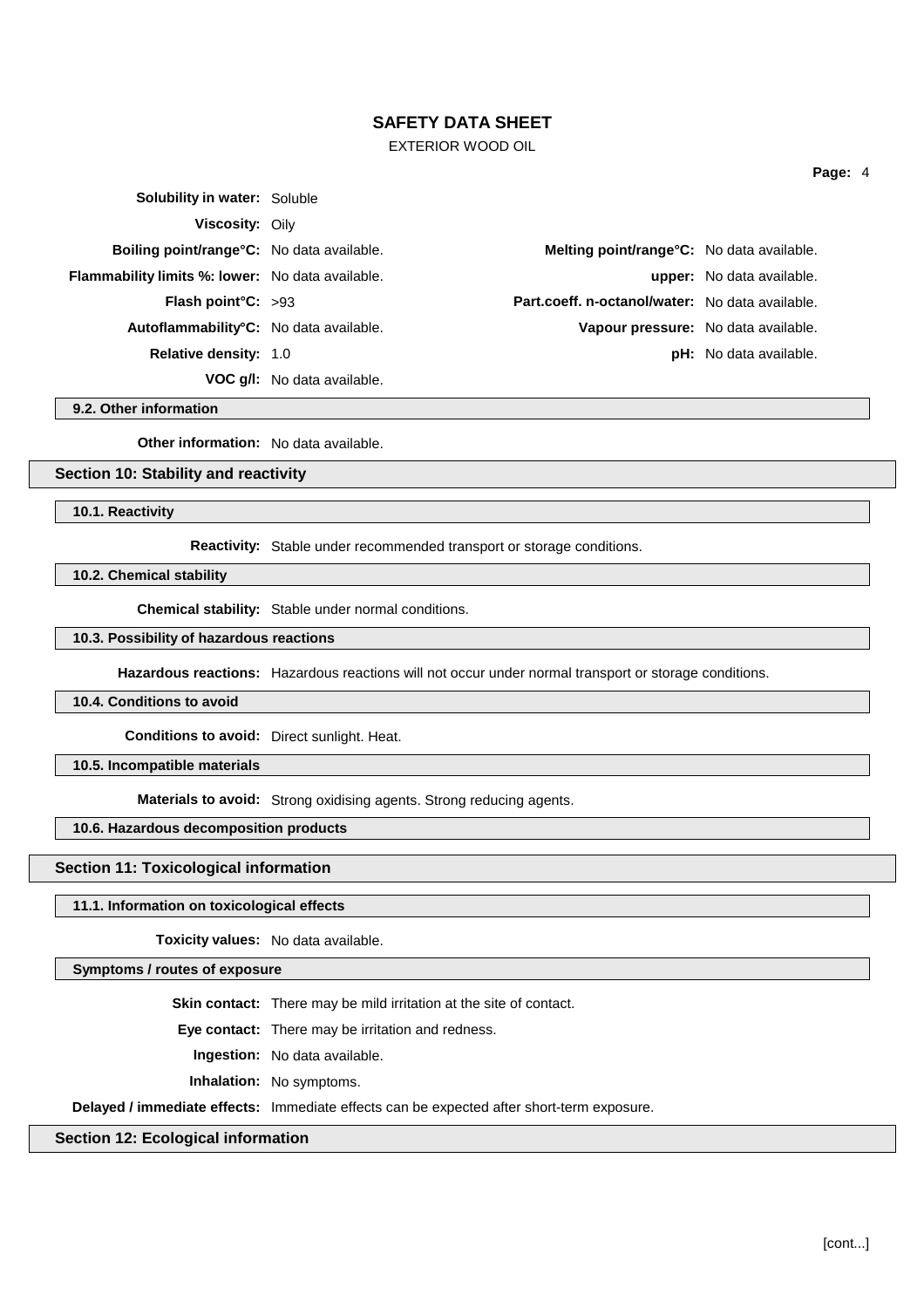### EXTERIOR WOOD OIL

**Page:** 5

### **12.1. Toxicity**

**Ecotoxicity values:** No data available.

#### **12.2. Persistence and degradability**

**Persistence and degradability:** No data available.

### **12.3. Bioaccumulative potential**

**Bioaccumulative potential:** No data available.

**12.4. Mobility in soil**

**Mobility:** No data available.

### **12.5. Results of PBT and vPvB assessment**

**PBT identification:** This product is not identified as a PBT/vPvB substance.

**12.6. Other adverse effects**

### **Section 13: Disposal considerations**

**13.1. Waste treatment methods**

**Disposal operations:** Transfer to a suitable container and arrange for collection by specialised disposal company.

> **NB:** The user's attention is drawn to the possible existence of regional or national regulations regarding disposal.

### **Section 14: Transport information**

**14.1. UN number**

**UN number:** not classified

**14.2. UN proper shipping name**

### **14.3. Transport hazard class(es)**

**14.4. Packing group**

**14.5. Environmental hazards**

**Environmentally hazardous:** No **Marine pollutant:** No

**14.6. Special precautions for user**

**Special precautions:** No special precautions.

### **Section 15: Regulatory information**

**15.1. Safety, health and environmental regulations/legislation specific for the substance or mixture**

**15.2. Chemical Safety Assessment**